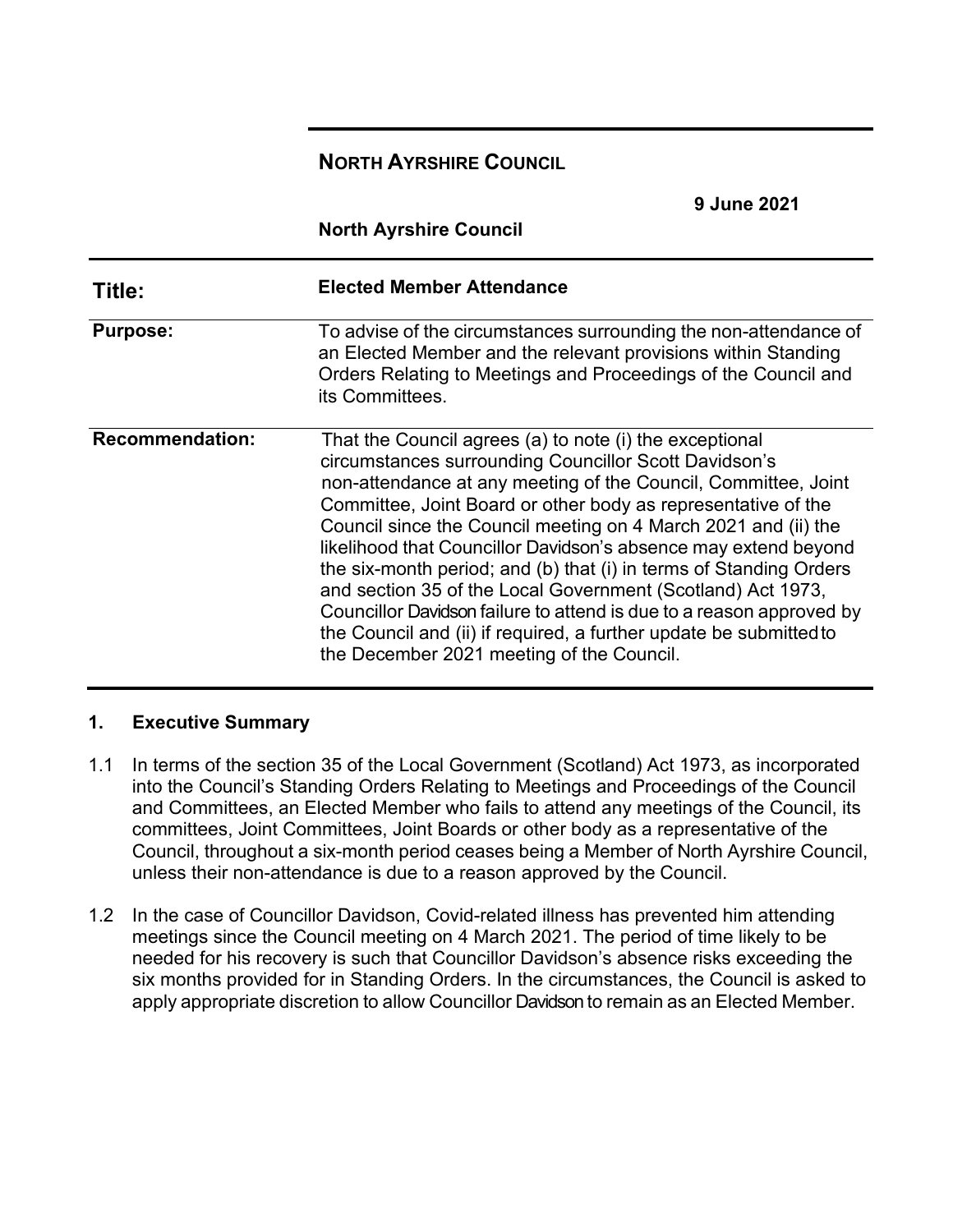#### **2. Background**

- 2.1 Section 35 of the Local Government (Scotland) Act 1973 states that "…if a member of a local authority fails throughout a period of six months to attend any meeting of the authority, he shall, unless the failure was due to some reason approved by the authority, cease to be a member of the authority….Attendance as a member at a meeting of any committee or sub-committee of the authority, or at a meeting of any joint committee, joint board or other body to whom for the time being any of the functions of the authority are being discharged, and attendance as representative of the authority at a meeting of any body of persons, shall be deemed to be attendance at a meeting of the authority."
- 2.2 In turn, this is incorporated into Standing Order 7.3, which states that:-

"Subject to the provisions of Section 35 of the 1973 Act and Section 19 of the 2000 Act, if a Member fails throughout a period of six consecutive months to attend any meetings of the Council, Committee, Joint Committee or Joint Board to which any function of the Council has been delegated, he/she shall, unless the failure to attend was due to some reason approved by Council cease to be a Member of North Ayrshire Council."

- 2.3 Case law provides that the six-month period mentioned above expires on the date of the next committee the Councillor could have attended after expiry of the six-month period.
- 2.4 Ward 3 (Kilwinning) Elected Member Councillor Scott Davidson serves on the Council, North Ayrshire (Planning), the Local Development Plan Committee and was appointed to represent the Council on the Community Planning Partnership Board, North Ayrshire CCTV Limited and the West of Scotland Road Safety Forum. Councillor Davidson also chairs the Kilwinning Locality Partnership.
- 2.5 Recent ill health has meant that Councillor Davidson has not been able to attend a meeting of the Council or the committees on which he serves since the Council meeting held on 4 March 2021. Taking into account the case law referred to at 2.2 above, if Councillor Davidson were unable to attend a meeting on or prior to the full Council on 8 September 2021, he would, at that point cease to be a Member of North Ayrshire Council. The Council does, however, have the power to approve the reason for non-attendance, which will permit Councillor Davidson to remain as an Elected Member beyond thatdate.

#### **3. Proposals**

- 3.1 The Council is invited to agree:-
	- (a) to note (i) the exceptional circumstances surrounding Councillor Davidson's nonattendance at any meeting of the Council, Committee, Joint Committee, Joint Board or other body as representative of the Council since the Council meeting on 4 March 2021 and (ii) the likelihood that Councillor Davidson's absence may extend beyond the six-month period; and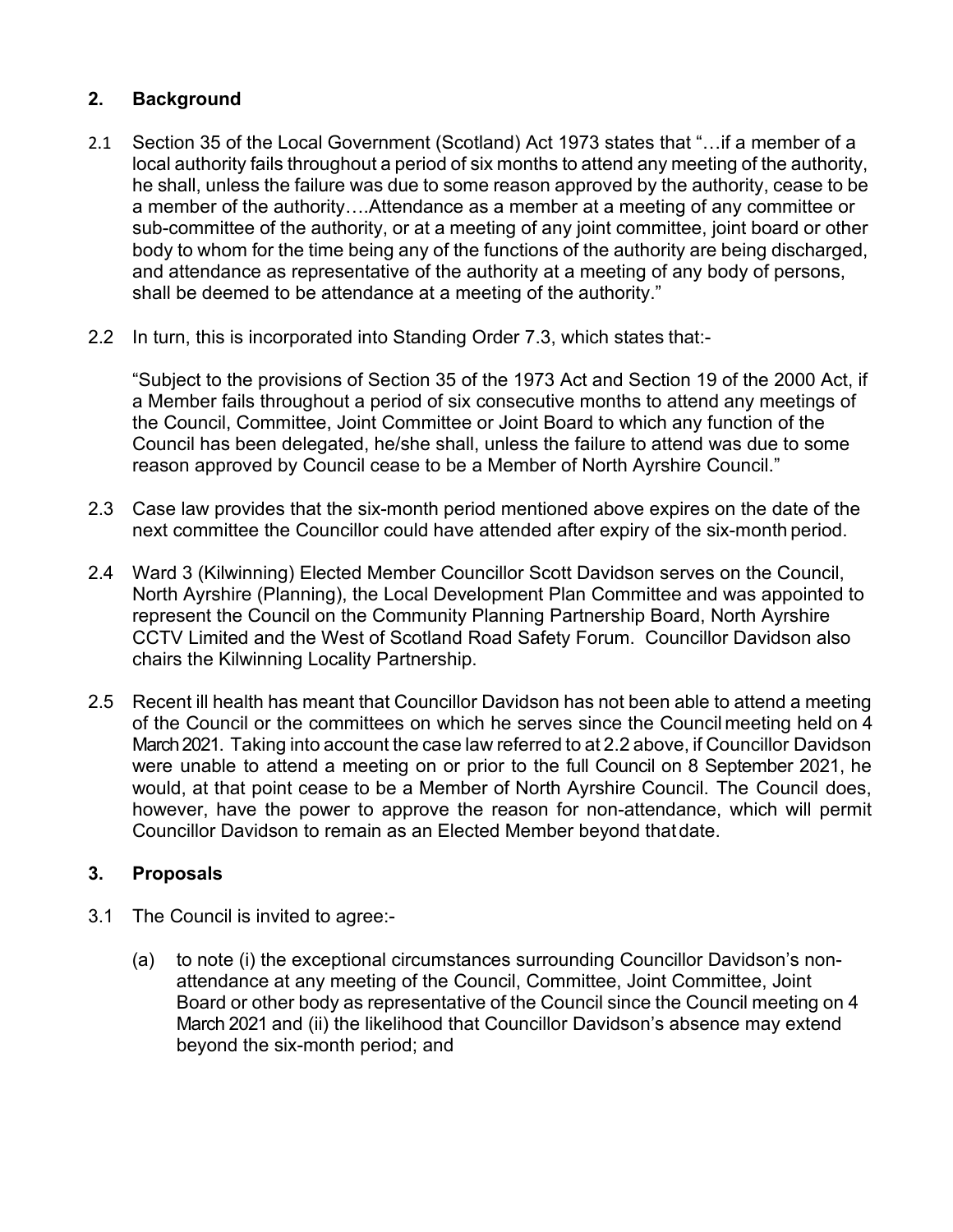(b) that (i) in terms of Standing Orders and section 35 of the Local Government (Scotland) Act 1973, Councillor Davidson's failure to attend is due to a reason approved by the Council and (ii) if required, a further update be submitted to the December 2021 meeting of the Council.

#### **4. Implications/Socio-economic Duty**

#### **Financial**

4.1 None arising from this report.

#### **Human Resources**

4.2 None arising from this report.

## **Legal**

4.3 Failure by the Council to approve the reason for absence would result in Councillor Davidson ceasing to be a Councillor in the event of the Member not being in a position to attend a meeting within the time allowed, as provided for in section 35 of the Local Government (Scotland) Act 1973.

## **Equality/Socio-economic**

4.4 None arising from this report.

# **Environmental and Sustainability**

4.5 None arising from this report.

# **Key Priorities**

4.6 Not applicable.

# **Community Wealth Building**

4.7 Not applicable.